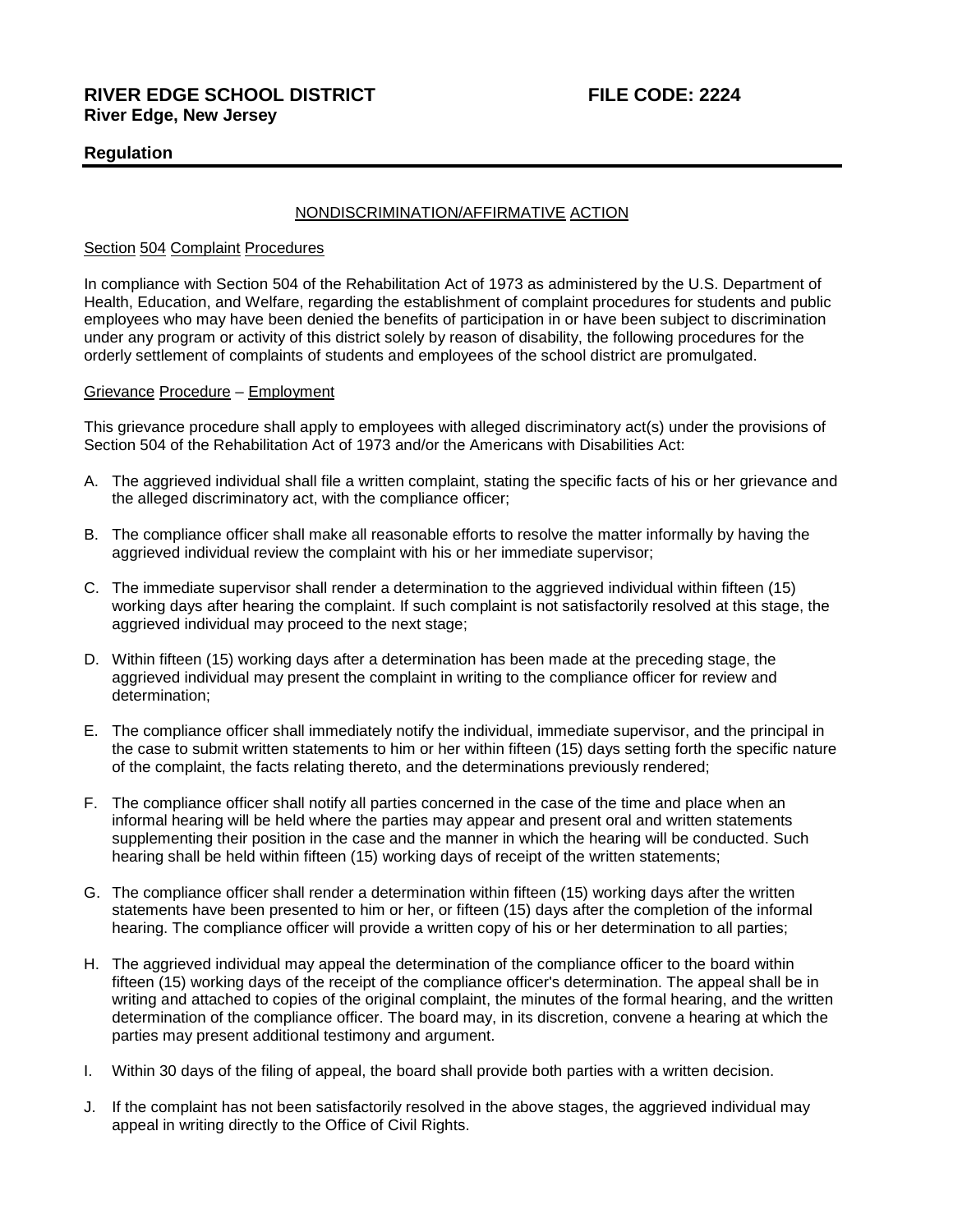# NONDISCRIMINATION/AFFIRMATIVE ACTION (regulation continued)

# Section 504 Grievance Procedure – Students

- A. The parent or guardian of a student who believes the student has a valid basis for a grievance under Section 504, or the American Disabilities Act shall file a written complaint, stating the specific facts of his or her grievance and the alleged discriminatory act, with the compliance officer;
- B. The compliance officer shall make all reasonable efforts to resolve the matter informally by reviewing the grievance with appropriate staff which may include, but not be limited to, the principal, child study team staff and/or the classroom teacher(s);
- C. The compliance officer will investigate and document the complaint including dates of meetings, dispositions and date of dispositions. The compliance officer will provide a written reply to the aggrieved individual within fifteen working days;
- D. If the complainant is not satisfied with the compliance officer's written reply, the complainant must file the grievance in writing, setting out the circumstances that give rise to the alleged grievance. This written grievance must be filed with the compliance officer within fifteen working days;
- E. The compliance officer will appoint a hearing officer within fifteen working days of the receipt of the written grievance. A hearing will be conducted within fifteen working days. The hearing officer will give the parent or guardian and the student a hearing relevant to the issues raised under the grievance. The parent or guardian and the student may, at their own expense, be assisted or represented by individuals of their choice, including legal counsel. The hearing officer will present a written decision to the compliance officer and aggrieved individual within fifteen working days of the hearing;
- F. The complainant may file a written appeal to the board if not satisfied with the hearing officer's decision. The board, through the chief school administrator, will provide a written disposition of the alleged grievance;
- G. The complainant may request mediation and due process according to law if unsatisfied with the written decision of the board.

Mediation and/or due process are available when disputes arise between the board and parents/guardians of students with or without a disability in regard to educational placement (use of this grievance procedure is not a prerequisite to mediation and/or due process.)

#### Affirmative Action and Equal Employment Opportunity Complaints

The purpose of this procedure is to give any district employee or candidate for employment the opportunity to appeal an alleged denial of equal employment opportunity in violation of state and federal laws and board policy 2224 Nondiscrimination/Affirmative Action, ensuring equal access to all categories of employment without regard to the candidate's race, color, national origin, ancestry, age, sex, affectional or sexual orientation, gender identity or expression, marital status, pregnancy, domestic partnership status, familial status, liability for service in the Armed Forces of the United States, nationality, atypical hereditary cellular or blood trait of any individual, genetic information, or refusal to submit to a genetic test or make the results of a genetic test known, in employment or in educational opportunities. Further state and federal protection is extended on account of disabilities, social or economic status, pregnancy, childbirth, pregnancy-related disabilities, actual or potential parenthood, or family status.

This procedure is intended to facilitate an equitable and just resolution of a dispute at the most immediate level and should be implemented in an informal manner. All participants in the procedure will respect the confidentiality that this district accords to information about individual employees.

Every reasonable effort will be made to expedite the process in the interest of a prompt resolution. Time limits may, however, be extended with the consent of all parties.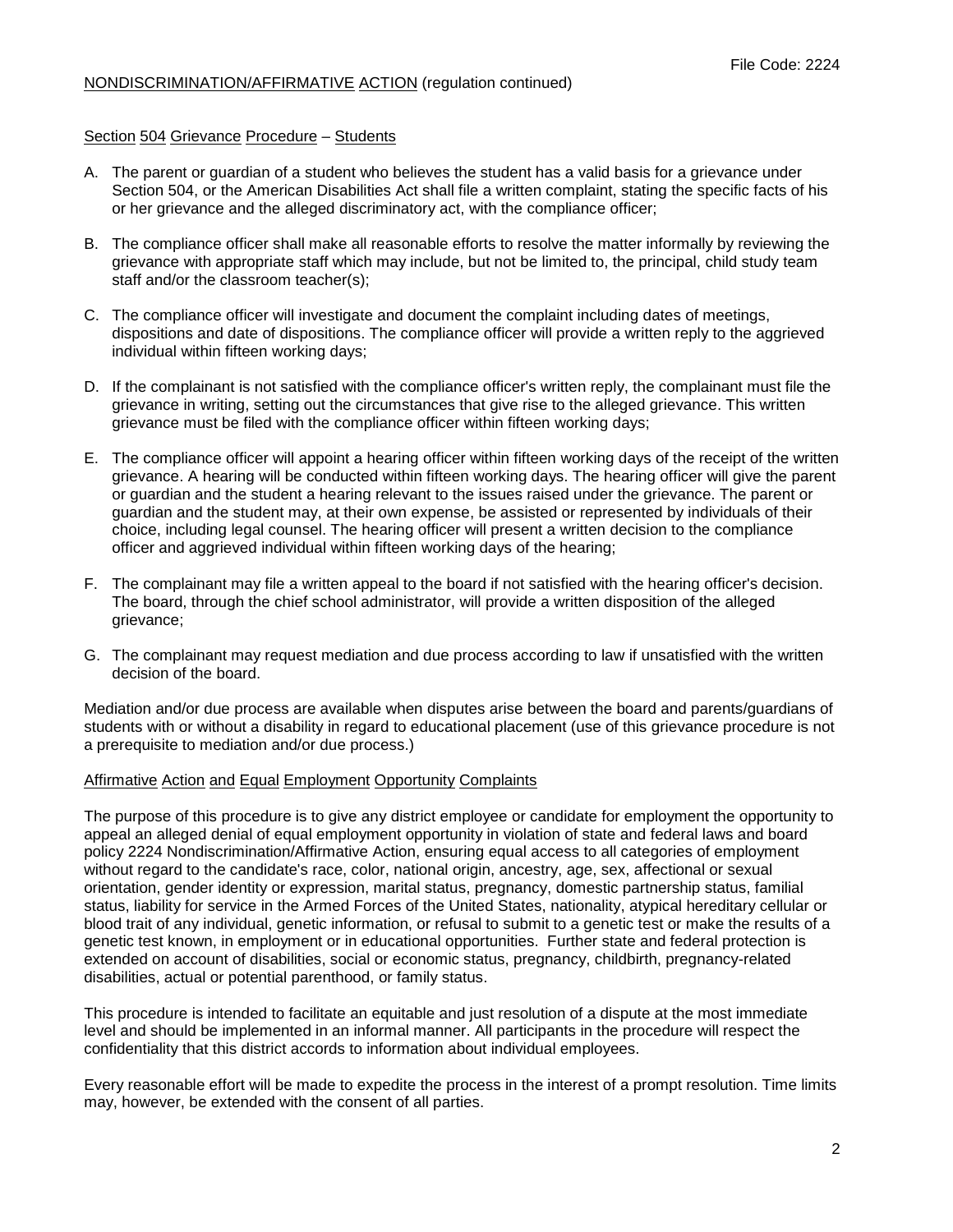# NONDISCRIMINATION/AFFIRMATIVE ACTION (regulation continued)

#### Affirmative Action and Equal Employment Opportunity Complaints Procedure

- A. A complainant who believes that he or she has been harmed or adversely affected by a discriminatory practice or act prohibited by law and/or policy shall discuss the matter with his or her immediate supervisor in an attempt to resolve the matter informally;
- B. If the matter is not resolved to the satisfaction of the complainant within ten days, the complainant may submit a written complaint to the affirmative action officer. The complaint will include:
	- 1. The complainant's name and address;
	- 2. The specific act or practice that the complainant complains of;
	- 3. The school employee, if any, responsible for the allegedly discriminatory act;
	- 4. The results of discussions conducted with the immediate supervisor; and
	- 5. The reasons why those results are not satisfactory.
- C. The affirmative action officer will investigate the matter informally and will respond to the complaint in writing no later than ten days after receipt of the written complaint. A copy of the complaint and the response will be forwarded to the chief school administrator;
- D. The response of the affirmative action officer may be appealed to the chief school administrator in writing within ten days after it has been received by the complainant. The appeal will include the original complaint, the response to the complaint, and the complainant's reason for rejecting the response. A copy of the appeal must be given to the staff member alleged to have acted discriminatorily;
- E. On his or her timely request (that is, submitted before the expiration of the time within which the chief school administrator must render a decision), the complainant will be given an informal hearing before the chief school administrator, at a time and place convenient to the parties, but no later than ten days after the request for a hearing has been submitted. The chief school administrator may also require the presence at the hearing of the staff member charged with a discriminatory act and any other person with knowledge of the act complained of;
- F. The chief school administrator will render a written decision in the matter no later than ten days after the appeal was filed or the hearing was held, whichever occurred later. Copies of the decision will be given to all parties;
- G. The complainant may appeal the chief school administrator's decision to the board by filing a written appeal with the board secretary no later than ten days after receipt of the chief school administrator's decision. The appeal shall include:
	- 1. The original complaint;
	- 2. The response to the complaint;
	- 3. The chief school administrator's decision;
	- 4. A transcript of the hearing, if one has been made, or a summary of the hearing to which all parties have consented; and
	- 5. The complainant's reason for believing the chief school administrator's decision should be changed.
- H. A copy of the appeal to the board must be given to the staff member, if any, charged with a discriminatory act.
- I. The board will review all papers submitted and may render a decision on the basis of the proceedings below. if the complainant so requests, the board may convene a hearing, at which all parties may be represented by counsel and may present and examine witnesses, who will testify under oath.
- J. The board will render a written decision no later than 30 days after the appeal was filed or the hearing held, whichever occurred later. Copies of the decision will be given to all parties.
- K. The complainant will be informed of his or her right to appeal the board's decision to the